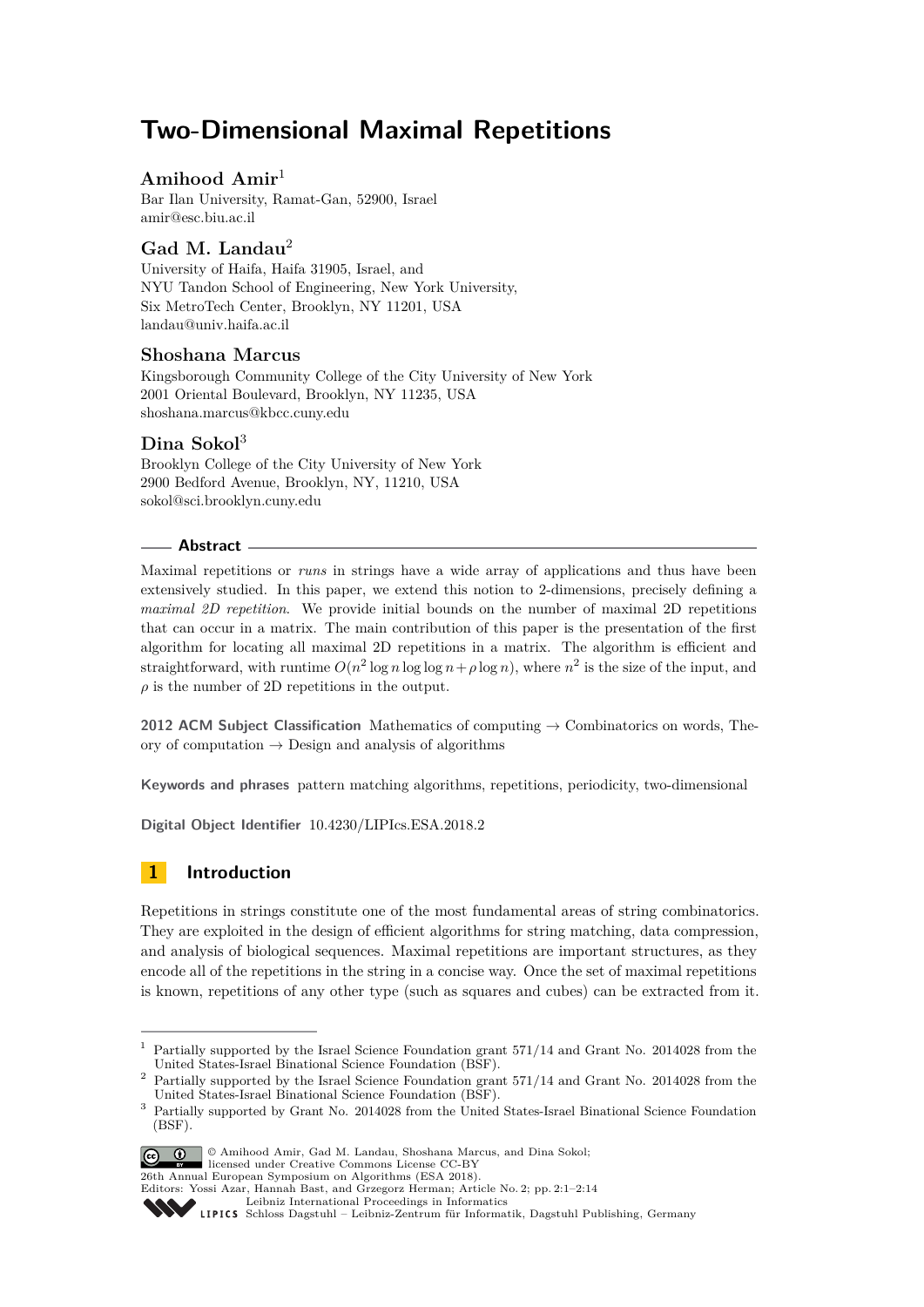#### **2:2 Two-Dimensional Maximal Repetitions**

Driven by the many applications to pattern recognition, low level image processing, computer vision and multimedia, the past decades have seen the extension of clever string searching techniques and combinatorial properties to two-dimensional arrays. However, the notion of *maximal* two-dimensional repetitions has not been explored, neither from the combinatorial perspective nor from the algorithmic perspective. Thus, in this project we propose to fill this void. We define a maximal 2D repetition to be a submatrix that can be decomposed into repeating non-overlapping occurrences of the same subblock horizontally and vertically that is maximally extended in all directions.

A range of motivating applications exist that can spur the exploration of maximal repetitions in matrices. In one-dimension, algorithms that compute all the maximal repetitions in a text have application to data compression. The discovery of repetitive structures in the two-dimensional sense can lead to improvements in the compression schemes used for images and video. Just as properties of repetitions have enabled the speeding up of one-dimensional pattern searching algorithms and are relied on by space-efficient one-dimensional pattern matching algorithms, discovering properties of two-dimensional repetitions should create new possibilities and opportunities to speed up two-dimensional string matching algorithms and to design algorithms that use less working space in memory.

As Crochemore et al. have pointed out [\[9\]](#page-12-0), "the difficulties in extending string-matching techniques to image pattern matching methods are essentially due to different and more complex structures of 2D-periodicities."

In this paper we define two-dimensional *maximal repetitions* for matrices, prove upper bounds on the number of maximal repetitions that can occur in a matrix, and develop an efficient algorithm for locating them. We begin by putting our work in context of related work in Section [2.](#page-1-0) In Section [3](#page-2-0) we precisely define a 2D maximal repetition. Then, in Section [4,](#page-4-0) we prove that there are at most  $O(n^3)$  maximal 2D repetitions in an  $n \times n$  matrix. In Section [5](#page-5-0) we develop an algorithm to find all the maximal 2D repetitions in an  $n \times n$  matrix in close to linear time.

### <span id="page-1-0"></span>**2 Related Work**

A string *r* is *periodic* if its longest prefix that is also a suffix is at least half the length of *r*. A string *s* is *primitive* if it cannot be expressed in the form  $s = u^j$ , for some integer  $j > 1$  and some prefix *u* of *s*. A periodic string *r* can be expressed as  $u^j u'$  for one unique primitive *u*, which is called *the period* of *r*. Every non-primitive string is periodic but not every periodic string is non-primitive. For example, abc, abcab are both primitive and non-periodic, abcabc is non-primitive (and hence periodic), while abcabca is primitive and periodic with period abc.

In a string *s*, a *maximal repetition*, or *run*, is a periodic substring *r* with period *u* in which an extension by one letter to the right or to the left yields a string with a longer period than  $|u|$  [\[16\]](#page-13-1). The maximal repetitions in a string can overlap, be embedded one within another, or begin at the same position. Thus, it was remarkable when Kolpakov and Kucherov proved that a string of length *n* can contain only  $O(n)$  runs [\[16\]](#page-13-1). More recently, Bannai et al. proved that the number of runs is strictly less than *n* [\[6\]](#page-12-1).

A *square* is a particular type of repetition. In one-dimension, a square is a string which consists of precisely two consecutive occurrences of a substring. Apostolico and Brimkov [\[3\]](#page-12-2) extend the notion of a square to two dimensions, to form a 2D tandem. They define a 2D tandem as a configuration consisting of two occurrences of the same primitive block that share a side or a corner. A primitive array is one that cannot be partitioned into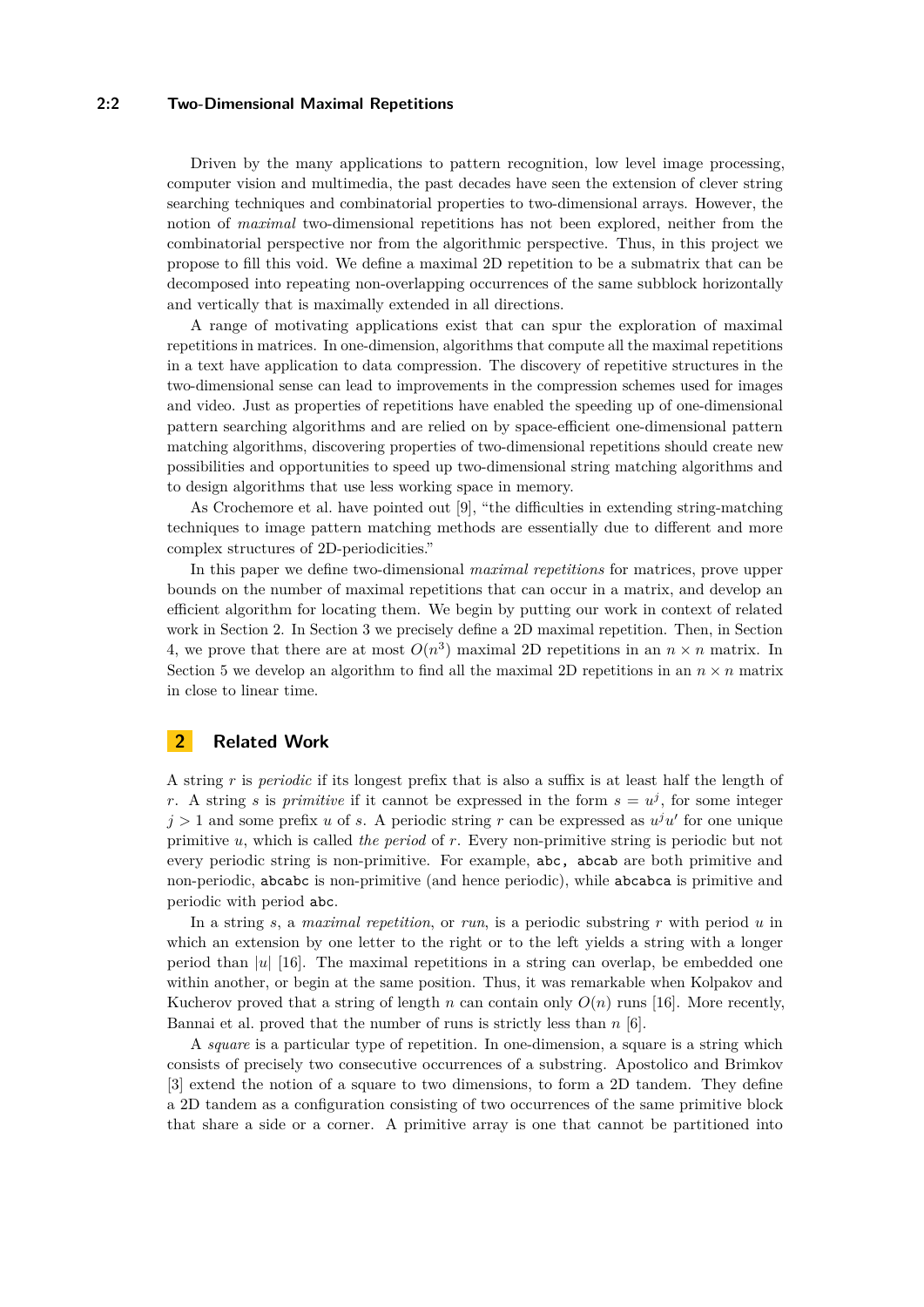non-overlapping replicas of some block *W* [\[3\]](#page-12-2). Apostolico and Brimkov prove combinatorially that an  $n \times n$  matrix can contain  $\Theta(n^4)$  corner-sharing tandems and  $\Theta(n^3 \log n)$  side-sharing tandems [\[3\]](#page-12-2). They develop an  $O(n^3 \log n)$  algorithm for finding side-sharing tandems in an  $n \times n$  matrix, which can be used to derive an  $O(n^4)$  algorithm for locating all corner-sharing tandems [\[4\]](#page-12-3).[4](#page-2-1) In this paper we extend Apostolico and Brimkov's concept of a side-sharing 2D tandem to many copies to form maximal tandems horizontally and vertically.

A combinatoric construct that is related to repetitions is that of periodicities, i.e. highly repetetive subblocks. The different kinds of two-dimensional periodicities in matrices have been studied by Amir and Benson [\[1\]](#page-12-4) in terms of self-overlap. Their definition of line and radiant periodicity do not result in 2D repetitions since only the overlapping portion repeats. The lattice periodicity of Amir and Benson is most similar to a 2D repetition. It is also similar in concept to the bi-periodic infinite pictures studied by Bacquey [\[5\]](#page-12-5). Bacquey provides interesting combinatoric properties of the primitive roots of bi-periodic infinite pictures. The current paper is more restrictive in terms of lattice periodicity in that the primitive root always has to occur immediately adjacent to its neighbor to the right or beneath it, forming a lattice with all right angles. Apostolico and Brimkov [\[3\]](#page-12-2), at the beginning of the above-mentioned paper on tandems, define exactly this kind of repetition.

The right-angle lattice periodicity is also used by Gamard and Richomme [\[11\]](#page-12-6) where the primitive roots of 2D arrays are studied. A matrix is defined as *primitive* if it cannot be broken down to a repeating factor vertically and/or horizontally. Gamard et al. [\[12\]](#page-12-7) show that every matrix has one unique primitive root. They present several 2D generalizations of the Lyndon-Schutzenberger periodicity theorem for words. However, all exponents in their periodic matrices are integers, i.e. only whole copies of the primitive root are allowed in a repetitive matrix.

In this paper we discuss periodicity where partial copies are allowed at the ends of the matrix, i.e. we use *real* exponents. Our goal is to find *maximal* rectangular submatrices that are repetitions in a given matrix. In the next section we precisely define a 2D repetition and a *maximal 2D repetition* in a matrix.

### <span id="page-2-0"></span>**3 Definition of 2D Maximal Repetition**

#### **3.1 1D Maximal Repetitions**

In one-dimensional data, a maximal repetition is a substring that is a repetition such that its extension by one character to the right or to the left yields a word with a larger period [\[16\]](#page-13-1).

 $\triangleright$  **Definition 1.** Let *T* be a 1D repetition of length *t* with period *U* of length *u*. The exponent *e* of *T* is the rational number that satisfies  $e = \frac{t}{u}$ .

 $\blacktriangleright$  **Lemma 2.** Let T be a 1D repetition of length *t* with period U of size *u*. Let the exponent *e be the number of adjacent times U occurs in T such that*  $U^e = T$  *and*  $u \cdot e = t$ *. Then T is* maximal *iff it is a substring in which extending one character to the right or left yields a string*  $T'$  *of size*  $t + 1$  *with period*  $U'$  *of size*  $u'$  *and exponent*  $e'$  *such that*  $e' < e$ *.* 

**Proof.** The proof has been omitted due to lack of space.

<span id="page-2-1"></span><sup>4</sup> They consider this optimal based on the largest number of such repetitions that can occur in a matrix. However, this is not optimal for a matrix with few 2D tandems. A truly optimal algorithm would find all 2D tandems in  $O(n^2 + occ)$  time, where *occ* is the number of 2D tandems in the matrix.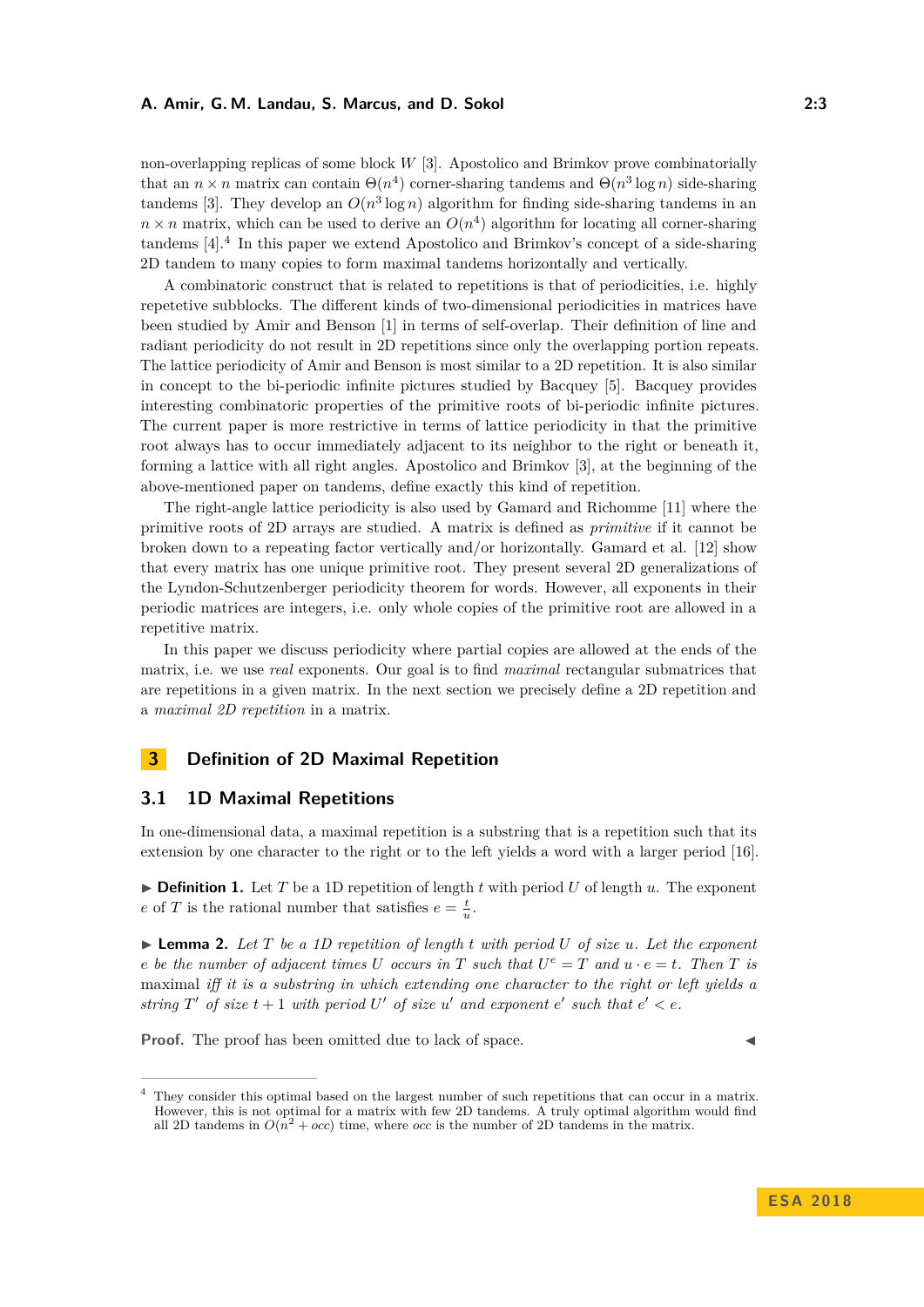<span id="page-3-0"></span>**Table 1** Non-primitive matrices.



#### **3.2 2D Maximal Repetitions**

We say that *U* is a horizontal prefix (resp. suffix) in matrix *M* if *U* is an initial (resp. ending) sequence of contiguous columns in *M*. A *horizontal border* of matrix *M* is a proper horizontal prefix that is also a horizontal suffix of *M*. We say that *B* is the *longest horizontal border* of *M* if it is the horizontal border of *M* that spans the largest number of columns among the horizontal borders of *M*.

**► Definition 3.** The *horizontal period*, or *h-period*, of an  $m \times n$  matrix *M* is  $n - b$  where *b* is the number of columns contained in the longest horizontal border of *M*.

 $\triangleright$  **Definition 4.** [\[8,](#page-12-8) [17\]](#page-13-2) An  $m \times n$  matrix *M* with *h-period p* is *horizontally periodic*, or *h*-periodic, if  $p \leq \lfloor \frac{n}{2} \rfloor$ .

The vertical period of a matrix and vertical periodicity are defined analogously.

▶ **Definition 5.** [\[3\]](#page-12-2) A matrix *M* is a *two-dimensional repetition* if *M* is h-periodic and v-periodic.

Consider an  $m \times n$  matrix M and rational numbers  $x > 0$ ,  $y > 0$ .  $M^{x,y}$  is the matrix constructed by repeating *M x* times vertically and *y* times horizontally, yielding an  $\vert xm \vert \times$  $|yn|$  matrix.

For example,

$$
M = \begin{bmatrix} a & b & c & d \\ e & f & g & h \end{bmatrix}
$$
  

$$
M^{1.5,2.25} = \begin{bmatrix} a & b & c & d & a & b & c & d & a \\ e & f & g & h & e & f & g & h & e \\ a & b & c & d & a & b & c & d & a \end{bmatrix} \quad M^{2,1.5} = \begin{bmatrix} a & b & c & d & a & b \\ e & f & g & h & e & f \\ a & b & c & d & a & b \\ e & f & g & h & e & f \end{bmatrix}
$$

 $\triangleright$  **Definition 6.** [\[3,](#page-12-2) [12\]](#page-12-7) A matrix *M* is *primitive* if it cannot be partitioned into more than one non-overlapping complete occurrences of some block *W*. *M* is *non-primitive* if *M* can be expressed as  $M = W^{r,s}$  for integers *r*, *s* such that either  $r > 1$  or  $s > 1$  or both *r* and *s* are strictly greater than 1.

Table [1](#page-3-0) shows the different basic configurations of a non-primitive matrix. As in the string terminology, a periodic matrix can be either primitive or non-primitive. In the example,  $M^{1.5,2.25}$  is both periodic and primitive, while  $M^{2,1.5}$  is periodic and non-primitive.

 $\triangleright$  **Definition 7.** The *primitive root W* of a matrix *M* is a primitive submatrix such that  $M = W^{r,s}$  for rational numbers *r, s. M* begins with *W* at its upper left corner and can be partitioned into non-overlapping replicas of *W*, possibly including partial occurrences of *W* at its right and / or lower ends.

 $\triangleright$  **Lemma 8.** Every matrix M has a unique primitive root W such that  $M = W^{r,s}$  for *rational numbers r, s.*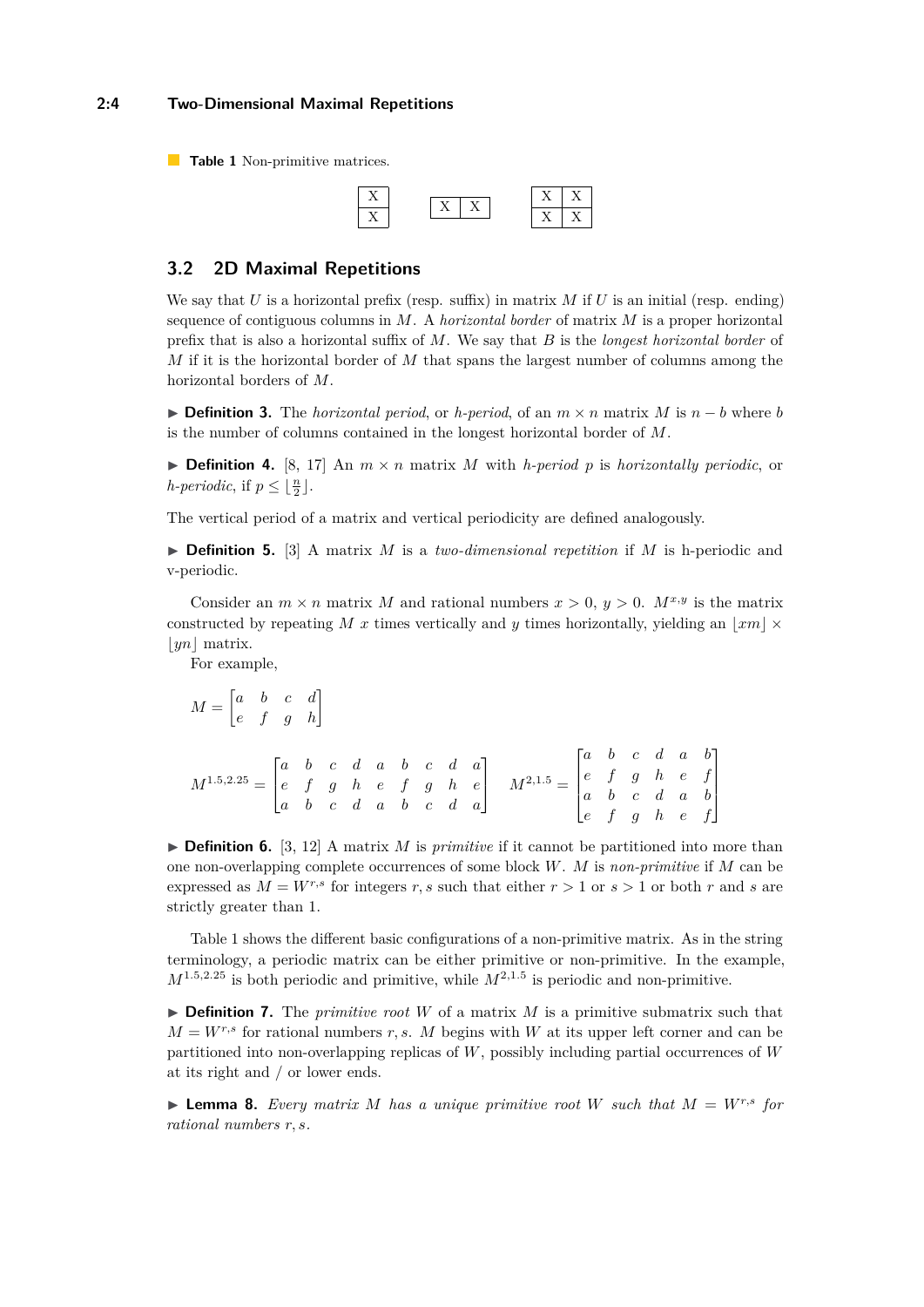<span id="page-4-1"></span>

|                | $\mathbf{1}$ | $\overline{2}$            | 3           | 4            | 5           | 6              | $\overline{7}$ | 8              | 9 | 10 | 11                        | 12          | 13             | 14          | 15           | 16           | 17 | 18             | $M_r^1$      |
|----------------|--------------|---------------------------|-------------|--------------|-------------|----------------|----------------|----------------|---|----|---------------------------|-------------|----------------|-------------|--------------|--------------|----|----------------|--------------|
| 1              | a            | a                         | a           | b            | a           | a              | b              | a              | a | a  | a                         | b           | a              | a           | b            | b            | a  | a              | W            |
| $\overline{2}$ | b            | a                         | a           | a            | a           | a              | a              | a              | b | b  | a                         | b           | a              | b           | a            | a            | b  | a              | Y            |
| 3              | a            | b                         | a           | a            | a           | a              | a              | a              | a | a  | $\mathbf b$               | a           | $\mathbf b$    | a           | a            | a            | a  | a              | X            |
| 4              | a            | b                         | a           | $\mathbf b$  | a           | $\mathbf b$    | a              | $\mathsf b$    | b | b  | $\mathbf b$               | b           | $\mathbf b$    | a           | a            | a            | b  | b              | X            |
| 5              | b            | a                         | a           | a            | a           | a              | a              | a              | b | a  | a                         | a           | a              | $\mathbf b$ | $\mathbf b$  | $\mathbf b$  | a  | b              | Y            |
| 6              | a            | b                         | a           | $\mathbf b$  | a           | b              | a              | b              | b | b  | a                         | b           | a              | a           | a            | a            | a  | b              | X            |
| $\overline{7}$ | b            | a                         | $\mathbf b$ | $\mathsf b$  | $\mathbf b$ | $\mathsf b$    | b              | $\mathsf b$    | a | a  | $\mathbf b$               | a           | $\mathbf b$    | a           | a            | a            | a  | a              | Y            |
| 8              | b            | a                         | a           | a            | a           | a              | a              | b              | a | b  | $\mathbf b$               | b           | b              | a           | a            | a            | b  | a              | Y            |
| 9              | b            | a                         | a           | $\mathbf b$  | a           | $\mathbf b$    | a              | a              | b | a  | a                         | a           | a              | $\mathbf b$ | $\mathbf b$  | $\mathbf b$  | a  | b              | Y            |
| 10             | a            | b                         | a           | a            | a           | a              | b              | a              | a | b  | a                         | $\mathbf b$ | a              | a           | a            | a            | a  | b              | $\mathsf{x}$ |
| 11             | a            | a                         | a           | $\mathbf b$  | a           | $\mathbf b$    | a              | b              | b | a  | $\mathbf b$               | a           | $\mathbf b$    | a           | a            | a            | a  | a              | W            |
| 12             | b            | b                         | $\mathbf b$ | $\mathbf b$  | b           | $\mathbf b$    | a              | a              | b | b  | $\mathbf b$               | $\mathbf b$ | $\mathsf b$    | $\mathbf b$ | $\mathsf{b}$ | $\mathbf b$  | b  | b              | Z            |
| 13             | a            | a                         | a           | a            | a           | a              | b              | b              | a | a  | a                         | a           | a              | a           | a            | a            | a  | a              | W            |
| 14             | b            | a                         | a           | a            | a           | a              | b              | b              | b | b  | a                         | b           | a              | a           | a            | a            | b  | a              | Y            |
| 15             | a            | a                         | a           | a            | a           | b              | a              | a              | a | b  | b                         | a           | b              | a           | a            | a            | a  | a              | W            |
| 16             | a            | a                         | a           | a            | b           | b              | b              | b              | b | b  | a                         | a           | b              | $\mathbf b$ | $\mathsf b$  | $\mathsf b$  | a  | b              | W            |
| 17             | a            | b                         | a           | b            | a           | a              | a              | b              | b | a  | a                         | b           | a              | b           | a            | a            | a  | b              | $\mathsf{x}$ |
| 18             | a            | a                         | a           | a            | a           | b              | b              | b              | а | b  | b                         | b           | a              | b           | a            | a            | b  | a              | W            |
| $M_c^1$        | B            | $\boldsymbol{\mathsf{A}}$ | $\mathsf A$ | $\mathsf{C}$ | A           | $\overline{A}$ | $\mathsf{C}$   | $\overline{A}$ | B | B  | $\boldsymbol{\mathsf{A}}$ | D           | $\overline{A}$ | B           | $\mathsf C$  | $\mathsf{C}$ | B  | $\overline{A}$ |              |

**Figure 1** A matrix *M* with many maximal 2D repetitions highlighted. The first row of  $M_c^1$  is depicted below *M* and the first column of  $M_r^1$  is depicted on the right.

**Proof.** The proof has been omitted due to lack of space.

**Definition 9.** Let *R* be a 2D repetition of size  $r_1 \times r_2$  with primitive root *W* of size  $w_1 \times w_2$ . The *exponent* of *R* is a tuple  $(e_1, e_2)$  in which  $e_1$  and  $e_2$  are rational numbers that satisfy  $e_1 = \frac{r_1}{w_1}$  and  $e_2 = \frac{r_2}{w_2}$ .

In a 2D repetition  $R =$ 

| W   | $\cdots$ | W   | W'         |
|-----|----------|-----|------------|
|     |          |     |            |
| W   | $\cdots$ | W   | $W^\prime$ |
| W'' | .        | W'' | W'''       |

there are at least two *W*-blocks horizontally and vertically. That is, the primitive root *W* repeats both to the right and underneath its initial occurrence in *R*.

We introduce the idea of a maximal two-dimensional repetition. A 2D repetition *R* with root *W* is *maximal* if it cannot be extended by one row or one column to obtain a 2D repetition with the same primitive root *W*. Figure [1](#page-4-1) depicts a matrix with many 2D maximal repetitions highlighted.

**Example 10.** A 2D repetition R of size  $r_1 \times r_2$  with root W of size  $w_1 \times w_2$  and exponent (*e*1*, e*2) *is maximal iff extending R by one row or column in either direction yields a matrix*  $R'$  *of size*  $r'_1 \times r'_2$  *with primitive root*  $W'$  *of size*  $w'_1 \times w'_2$  *and exponent*  $(e'_1, e'_2)$  *such that*  $e'_2 < e_2$  *or*  $e'_1 < e_1$ .

**Proof.** The proof has been omitted due to lack of space.

#### <span id="page-4-0"></span>**4 Bounds on the Number of 2D Maximal Repetitions**

**Example 11.** *There are*  $O(n^3)$  *maximal 2D repetitions in an*  $n \times n$  *matrix.*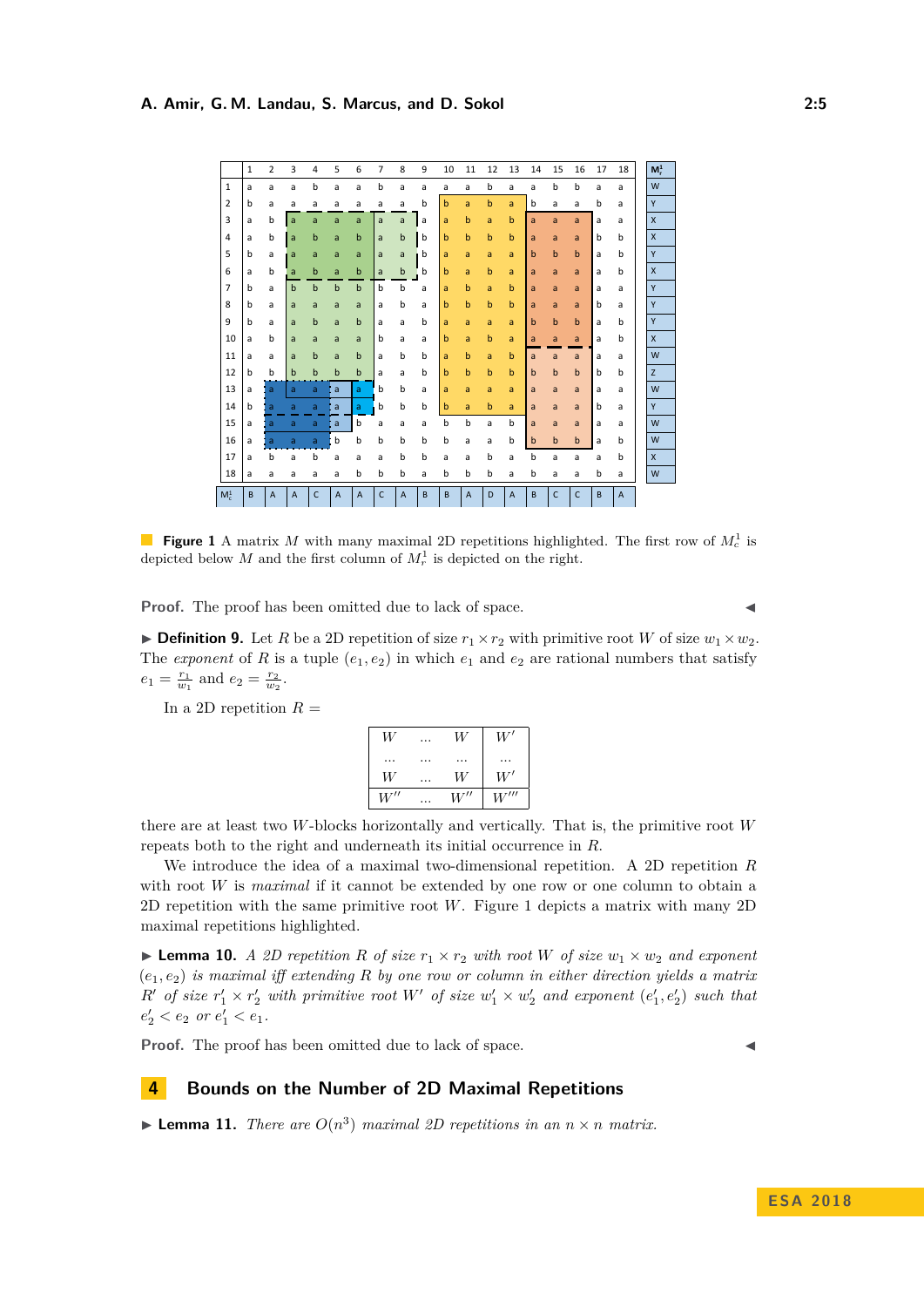#### **2:6 Two-Dimensional Maximal Repetitions**

**Proof.** In each row there are  $O(n)$  maximal 1D repetitions [\[16\]](#page-13-1). For each possible height  $0 < h \le n$ , we can linearize the 2D submatrix beginning in each row with height h and width *n*, by naming metacharacters of subcolumns of height *h*. This linearization yields a string of length *n* with  $O(n)$  runs. Thus, beginning in each row, for each height, we have  $O(n)$  2D h-periodic horizontally maximal repetitions, resulting in  $O(n^3)$  over all rows. The number of 2D maximal repetitions is no more than the number of h-periodic submatrices, since all 2D maximal repetitions are h-periodic.

### <span id="page-5-0"></span>**5 Algorithm to Find 2D Maximal Repetitions**

In this section we develop an efficient algorithm to identify all maximal 2D repetitions in an  $n \times n$  matrix *M*. The naive algorithm can examine each of the  $O(n^4)$  submatrices in *M*. For each submatrix *S*, we can check whether *S* can possibly be the primitive root of a 2D repetition by attempting to extend it as far as possible. This would take  $O(n^6)$  time for all submatrices *S*. Using LCA queries within each row or column to extend *S* would speed up the algorithm to  $O(n^5)$  time. The last step that remains is to filter out repetitions that were located more than once, which can complete the process in  $O(n^5)$  time. The remainder of this section presents a more efficient  $O(n^2 \log n \log \log n + \rho \log n)$  algorithm for finding all  $\rho$ maximal 2D repetitions that occur in *M*.

Algorithm Overview:

**Step 1** Preprocess the matrix and set up data structures that are used later on by algorithm. **Step 2** Search in each row of the matrix for h-periodic submatrices of height  $2^i$ , for every

- $1 \leq i \leq \log n$ , that begin in that row.
- **Step 3** Locate all maximal 2D repetitions of height  $2^i \leq r < 2^{i+1}$ , for every  $1 \leq i \leq \log n$ , whose prefix  $2^i$  rows are v-periodic.
- **Step 4** Identify the maximal 2D repetitions of height  $2^{i} < r < 2^{i+1}$ , for every  $1 \leq i \leq \log n$ , whose v-period is not apparent in the first  $2^i$  rows.

#### <span id="page-5-1"></span>**5.1 Step 1: Preprocessing the matrix**

There are three steps to the preprocessing stage of our algorithm:

**1.** Naming

We use Karp-Miller-Rosenberg (KMR) naming [\[14\]](#page-12-9) on matrix *M*. One-dimensional KMR naming works with a string, naming each substring whose length is a power of 2. In two-dimensions, we name subcolumns of an  $n \times n$  matrix M spanning a number of rows that are powers of 2, i.e.,  $r = 2^i, 1 \leq i \leq \log n$ . We construct  $\log n$  matrices of names called  $M_c^i$ , for each  $1 \leq i \leq \log n$ , by naming subcolumns of heigth  $2^i$ . Similarly, we construct a second set of log *n* matrices of names which we call  $M_r^j$ , for each  $1 \leq j \leq \log n$ , by naming subrows of M whose widths are  $2<sup>j</sup>$ . Throughout the rest of this paper, *i* is used as the exponent when denoting a number of *rows*, e.g. height  $2^i$ , while j is used in reference to columns, e.g. width  $2^j$ .

**2.** Substring Periodicity Queries

A Substring Periodicity Query (SPQ) is as follows: given a string *T* of length *n* and two indices,  $1 \leq i \leq j \leq n$ , return the period length of  $T[i..j]$ , when  $T[i..j]$  is a repetition. Kociumaka et al. [\[15\]](#page-13-3) presented an algorithm that processes a string in linear time and space to support *O*(1) time Substring Periodicity Queries, which they call 2-Period Queries. (Similar time and space complexities are presented by Bannai et al. [\[7\]](#page-12-10).) We preprocess each column of  $M_r^j$ , for each  $1 \leq j \leq \log n$ , in linear time following the algorithm of Kociumaka et al. [\[15\]](#page-13-3) to support *O*(1) time SPQ.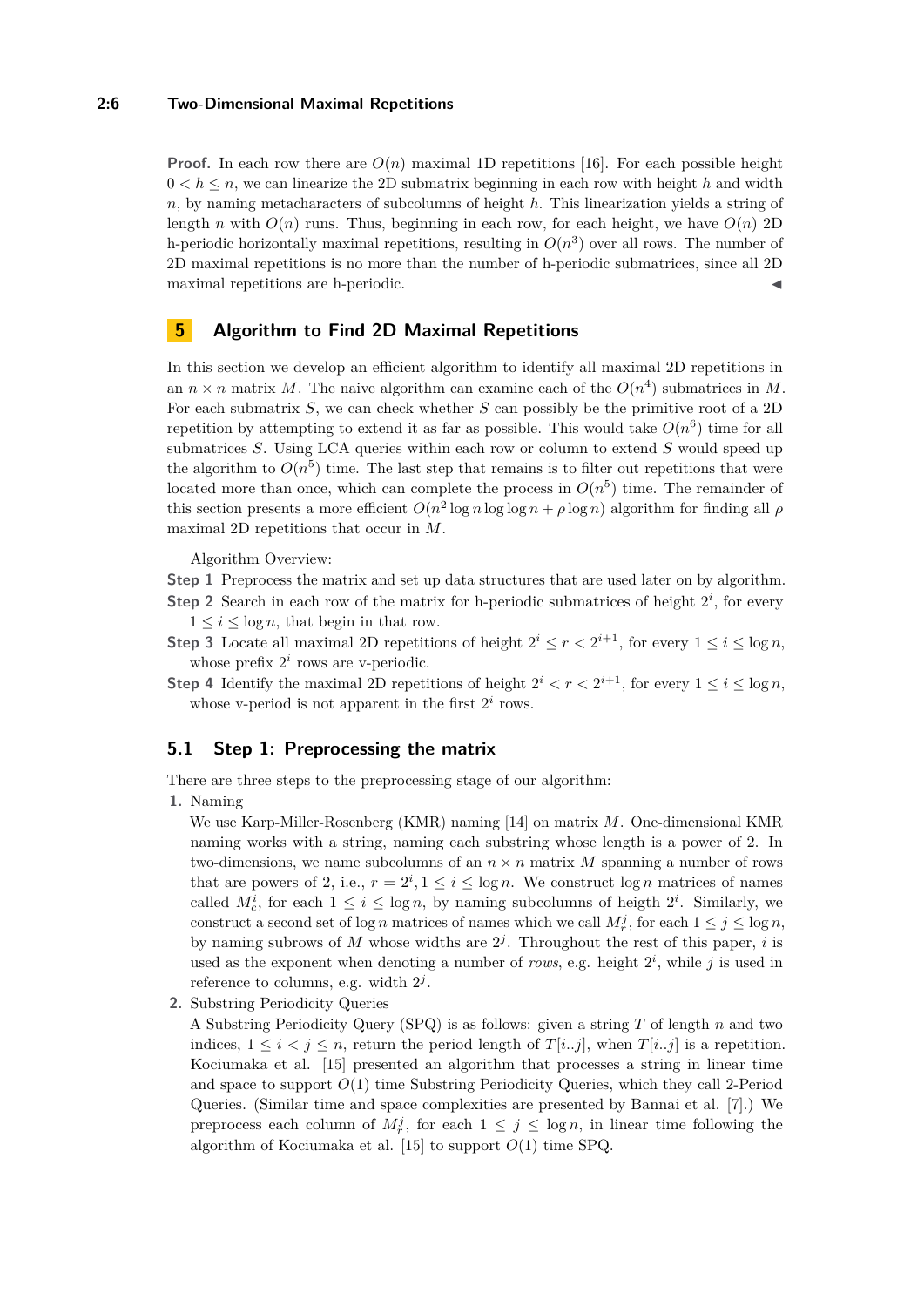**3.** Vertical Squares Preprocessing

We build and decorate suffix trees of each column in each of  $M_r^j$ ,  $1 \le j \le \log n$ , using the approach of Gusfield and Stoye [\[13\]](#page-12-11). The decorated suffix tree marks the endpoints of tandem repeats, either at a node or along an edge. In each decorated suffix tree, we add a link at each node that points to its closest ancestor that is marked or has a marked edge leading into it. We also add links from each marked node to its closest marked ancestor. We then preprocess each decorated suffix tree to admit  $O(\log \log n)$ time weighted ancestor queries, where the weight of a node corresponds to the string length it encodes in the suffix tree [\[2\]](#page-12-12).

**Time Complexity for Preprocessing:** Subcolumns and subrows can be named with generalized suffix trees of the matrix columns and of the matrix rows for each of the log *n* matrices of names. This takes  $O(n^2 \log n)$  time, since the naming can be done during Ukkonen's suffix tree construction process [\[18\]](#page-13-4). We build a suffix tree of the matrix and preprocess it in linear time to admit  $O(1)$  time LCA queries later on. The preprocessing of Kociumaka et al. [\[15\]](#page-13-3) for SPQ runs in linear time per column of each matrix of names, a total of  $O(n^2 \log n)$  time and space. Suffix trees of each column in each of  $M_r^j$ ,  $1 \le j \le \log n$ , are constructed in linear  $O(n^2)$  time and space for each column, overall  $O(n^2 \log n)$ , and the preprocessing of Amir et al. [\[2\]](#page-12-12) for weighted ancestor queries is also linear in time and space. In total, the complexity of preprocessing is  $O(n^2 \log n)$  time and space.

### **5.1.1 Queries Used in Algorithm**

Once the preprocessing is performed, we can make use of three kinds of efficient queries later on in our algorithm.

**Query 1: Vertical Periodicity Query.** Given an h-periodic submatrix *S* within matrix *M*, what is the vertical period of *S*?

A Vertical Periodicity Query can be answered in constant time by a SPQ in a column of one of the matrices of names  $M_r^j, 1 \leq j \leq \log n$ . If *S* has width  $2^j$ , we use  $M_r^j$ . Suppose *S* begins in row  $\alpha$  and ends in row  $\beta$  of *M*. We ask a SPQ in the column of  $M_r^j$  in which *S* begins with indices  $\alpha$  and  $\beta$  that indicate the starting and ending rows of *S* in *M*. If *S* has width *c* such that  $2^{j} < c < 2^{j+1}$ , it is sufficient to ask a SPQ on the first  $2^{j}$  columns of S. Since S is h-periodic, all of its remaining columns must appear in the first  $2<sup>j</sup>$  columns, and they do not affect the vertical periodicity of *S*. For example, in Figure [1,](#page-4-1) the Vertical Periodicity Query (on 2 columns) will answer 4 for the 8x3 highlighted submatrix at position (3, 14) and the Vertical Periodicity Query will answer 7 for the 14x3 highlighted submatrix at position (3, 14).

**Query 2: Vertical Extension Query.** Given a submatrix R that is a 2D repetition of height *r*, and an integer  $x < r$ , can *R* be extended vertically by *x* rows?

A Vertical Extension Query can be answered in *O*(1) time as follows. We can compute the v-period *v* of R using Query 1. Let  $R^a$  be the submatrix R extended above by x rows. We do not know if  $R^a$  is h-periodic so we do not use Query 1. Let the width  $c$  of  $R$  satisfy  $2^{j} \leq c < 2^{j+1}$ . To compute the v-periodic of  $R^a$ , we use two SPQs in  $O(1)$  time: one query for a prefix of size  $2^j$  and another query for a suffix of size  $2^j$  in a column of  $M_r^j$ . If both answers to the SPQs are equivalent to *v*, then the answer to the Vertical Extension Query is *yes*, meaning that the repetition *R* can be extended above by *x* rows. Otherwise, we perform the same computation for  $R^b$ , the submatrix R extended below by x rows. If the answers to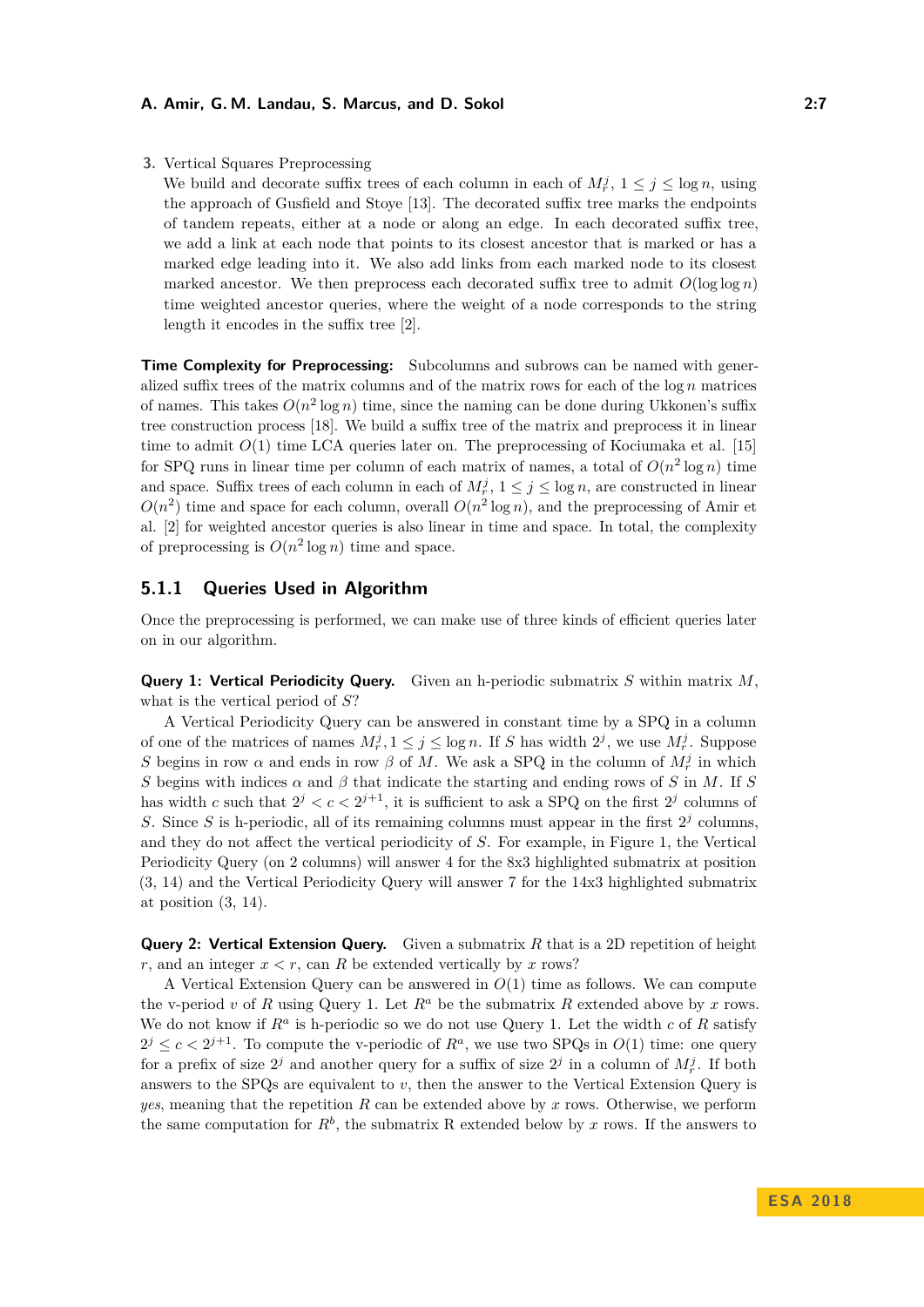#### **2:8 Two-Dimensional Maximal Repetitions**

both SPQs for  $R^b$  are equivalent to *v*, the answer to the Vertical Extension Query is *yes*. Otherwise, the answer to the vertical extension query is *no*, meaning that the repetition *R* cannot be extended by *x* rows up or down. For example, in Figure [1,](#page-4-1) a Vertical Extension Query by 6 rows on the 8x3 2D repetition beginning at position (3, 14) answers *no* even though it results in a 2D repetition since the vertical period grows with the vertical extension.

**Query 3: Vertical Squares Query.** Given a column *c* in  $M_r^j$ ,  $1 \leq j \leq \log n$ , a position  $1 \leq p \leq n$  within the column, and  $1 \leq i \leq \log n$ , locate each vertical square beginning at position  $(c, p)$  with height  $2^i < r < 2^{i+1}$ .

We use the data structure of the Vertical Squares Preprocessing described in Step 3 of the preprocessing. To answer the query we ask an  $O(\log \log n)$  time weighted ancestor query on suffix *p* of column *c* in  $M_r^j$  with weight  $2^{i+1} - 1$ . The returned node's link to the closest marked ancestor yields such a square if one exists. Later, in Lemma [20](#page-11-0) we prove that there are at most two answers to this query, hence, one additional link may need to be followed.

### **5.2 Step 2: Populate the Set** H

In this section, we find h-periodic submatrices of height  $2<sup>i</sup>$  in the input matrix. A 1D search, e.g. [\[16,](#page-13-1) [6\]](#page-12-1), for runs across each row in  $M_c^i$  yields a set of h-periodic submatrices. These submatrices are necessarily maximal in their widths but not their heights since the height is fixed at  $2^{i}$  for some *i*. Since a 1D row of length *n* can contain  $O(n)$  repetitions [\[16\]](#page-13-1), each row in  $M_c^i$  can contain  $O(n)$  h-periodic submatrices. Thus, each matrix of names can contain  $O(n^2)$  h-periodic submatrices, yielding a total of  $O(n^2 \log n)$  h-periodic submatrices over the log *n* matrices of names. These submatrices may or may not be v-periodic. However, we will use them as a starting point for our search.

▶ Definition 12. Let H denote the set of all horizontally maximal h-periodic submatrices of height  $2^i$ , for all  $1 \leq i \leq \log n$ .

► **Lemma 13.** *The procedure described in the previous paragraph finds every horizontally maximal h-periodic submatrix with height*  $2^i$ , for each  $1 \leq i \leq \log n$ , in input matrix M, i.e. we can find the complete set  $\mathbb{H}$ , in  $O(n^2 \log n)$  time.

**Proof.** Let *I* be a horizontally maximal h-periodic submatrix of height  $2^i$ ,  $1 \le i \le \log n$ , in *M*. There must be a subrow of  $M_c^i$  that corresponds exactly to *I*. By the correctness of the 1D search algorithm for runs across the rows of  $M_c^i$ , *I* will be found as a maximal 1D run. The algorithms of [\[16,](#page-13-1) [6\]](#page-12-1) run in linear time on each of the  $O(n)$  rows of length *n* in the  $O(\log n)$  texts, resulting in  $O(n^2 \log n)$  time overall.

In Step 3 and and Step 4 we use the set H as the starting point for our search for all 2D maximal repetitions. We prove that each 2D maximal repetition in the desired output has a representative in the set H that shares its h-period. Thus, our algorithm processes each element in H, extending it possibly in several ways, yielding different size repetitions.

<span id="page-7-0"></span>▶ **Lemma 14.** *Each maximal 2D repetition R of height*  $2^{i} \leq r < 2^{i+1}$ ,  $1 \leq i \leq \log n$ , *has a representative*  $R' \in \mathbb{H}$  *that overlaps*  $R$  *by*  $2^i$  *rows and shares a corner on the left with*  $R$ *.*  $R$ *also has a representative*  $R'' \in \mathbb{H}$  *that overlaps*  $R$  *by*  $2^i$  *rows and shares a corner on the right with R.*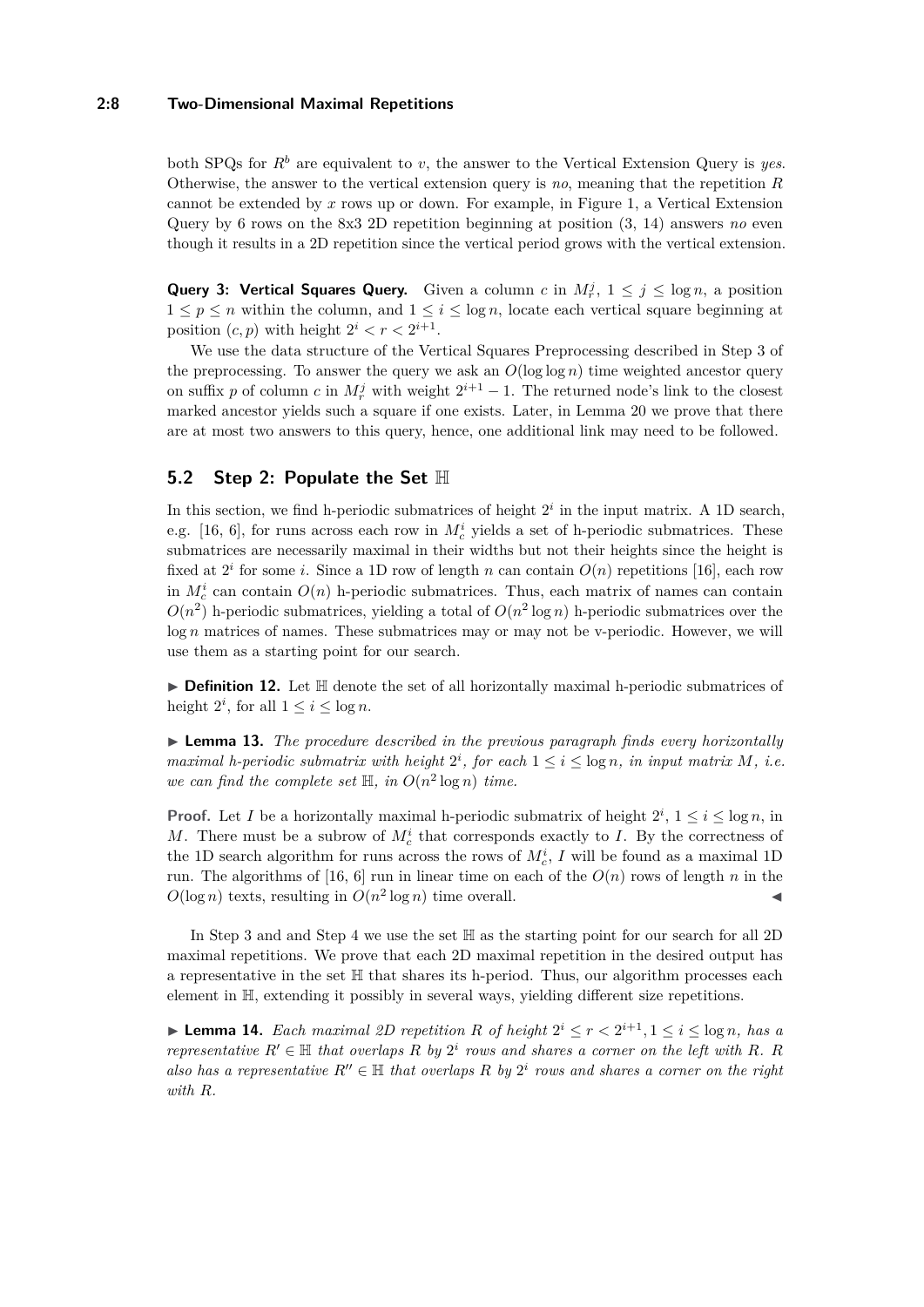**Proof.** Let *R* be a maximal 2D repetition of height *r*. If  $r = 2^i, 1 \le i \le \log n$ , then  $R \in \mathbb{H}$ and *R* is its own representative. Now suppose  $2^i < r < 2^{i+1}$ . Let  $\hat{R}$  denote the prefix  $2^i$  rows of *R*. Let  $\check{R}$  denote the suffix  $2^i$  rows of *R*. If either  $\hat{R} \in \mathbb{H}$  or  $\check{R} \in \mathbb{H}$  then a corner on each side is shared with a member of H and we do not need to consider other scenarios.

Now suppose  $\hat{R} \notin \mathbb{H}$  and  $\check{R} \notin \mathbb{H}$ . This implies that both  $\hat{R}$  and  $\check{R}$  are not horizontally maximal. Suppose both  $\hat{R}$  and  $\hat{R}$  need to be extended on the left to attain horizontal maximality. This implies that *R* needs to be extended on the left to attain horizontal maximality. This contradicts the fact that  $R$  is a maximal 2D repetition. Thus,  $R$  shares either its upper or lower left corner with a member of H. The same argument can be used for the existence of a representative in  $\mathbb H$  that shares a right corner with  $R$ .

<span id="page-8-3"></span>I **Corollary 15.** *Each maximal 2D repetition R shares either its upper left corner or its lower left corner with some element of* H*.*

<span id="page-8-0"></span> $\triangleright$  **Corollary 16.** Let  $\mathbb{A}$  be the set of all horizontal prefixes in  $\mathbb{H}$ . Every maximal 2D repetition *in M is the result of a vertical extension on some element of* A*.*

<span id="page-8-4"></span>▶ **Lemma 17.** *Let R be a maximal 2D repetition of height*  $2^{i} \leq r < 2^{i+1}$ ,  $1 \leq i \leq \log n$ , with *representatives*  $R' \in \mathbb{H}$  *and*  $R'' \in \mathbb{H}$ *.*  $R'$  *and*  $R''$  *both have the same h-period as*  $R$ *.* 

**Proof.** Let *h* be the h-period of R. Let *h*' be the h-period of *R*'. Suppose  $h' > h$ . This is impossible since *R* cannot include fewer rows than *R'*. Suppose  $h' < h$ . This means that the Least Common Multiple (LCM) of the periods of the rows in *R* is larger than the LCM of the periods of the rows in  $R'$ . This is only possible if some row in  $R$  that is not part of  $R'$ has a period larger than that of any row in  $R'$ . This implies that some row in  $R$  does not occur in  $R'$ . This is impossible since we know that more than half of the vertical repetition in *R* occurs in *R'*, and all the rows of *R* must occur in *R'* as well. Thus  $h' = h$ . The same argument can be made for the h-period of  $R''$ . . J

Following Corollary [16,](#page-8-0) our algorithm will iterate through the elements in  $\mathbb H$  and attempt to extend them downward and upward<sup>[5](#page-8-1)</sup>. Since we know that the repetitions in  $\mathbb H$  are maximal in width, it is not necessary to check horizontal maximality. However, it is possible that by reducing the width, an element in H can be extended to a taller height. (See the three 2D maximal repetitions beginning at position (13, 2) in Figure [1.](#page-4-1)) Hence, the task of extension is non-trivial. It is further complicated by the fact that we do not know the v-period of the elements in H. In fact, some elements in H may not be v-periodic and yet may possibly be extendable into v-periodic matrices. (See the 14x3 2D maximal repetition at position (3, 14) and the  $11x4$  2D maximal repetition at  $(3, 3)$  in Figure [1.](#page-4-1)) Thus, we consider these two cases separately in the following two subsections. In Section [5.3,](#page-8-2) we consider the representatives in  $\mathbb{H}$  that are v-periodic and identify all 2D maximal repetitions of height  $2^{i}$  ≤  $r$  <  $2^{i+1}$  whose prefix  $2^i$  rows are v-periodic. Then, in Section [5.4,](#page-10-0) we locate the maximal 2D repetitions of height  $2^i < r < 2^{i+1}$  whose prefix  $2^i$  rows do not contain two complete copies of their v-periods.

### <span id="page-8-2"></span>**5.3 Step 3: Extending 2D Repetitions Vertically**

We begin by performing a Vertical Periodicity Query on each element in H. If the element is v-periodic then it is processed in Step 3.

<span id="page-8-1"></span><sup>&</sup>lt;sup>5</sup> The rest of the paper discusses the downward direction, the upward direction is analogous.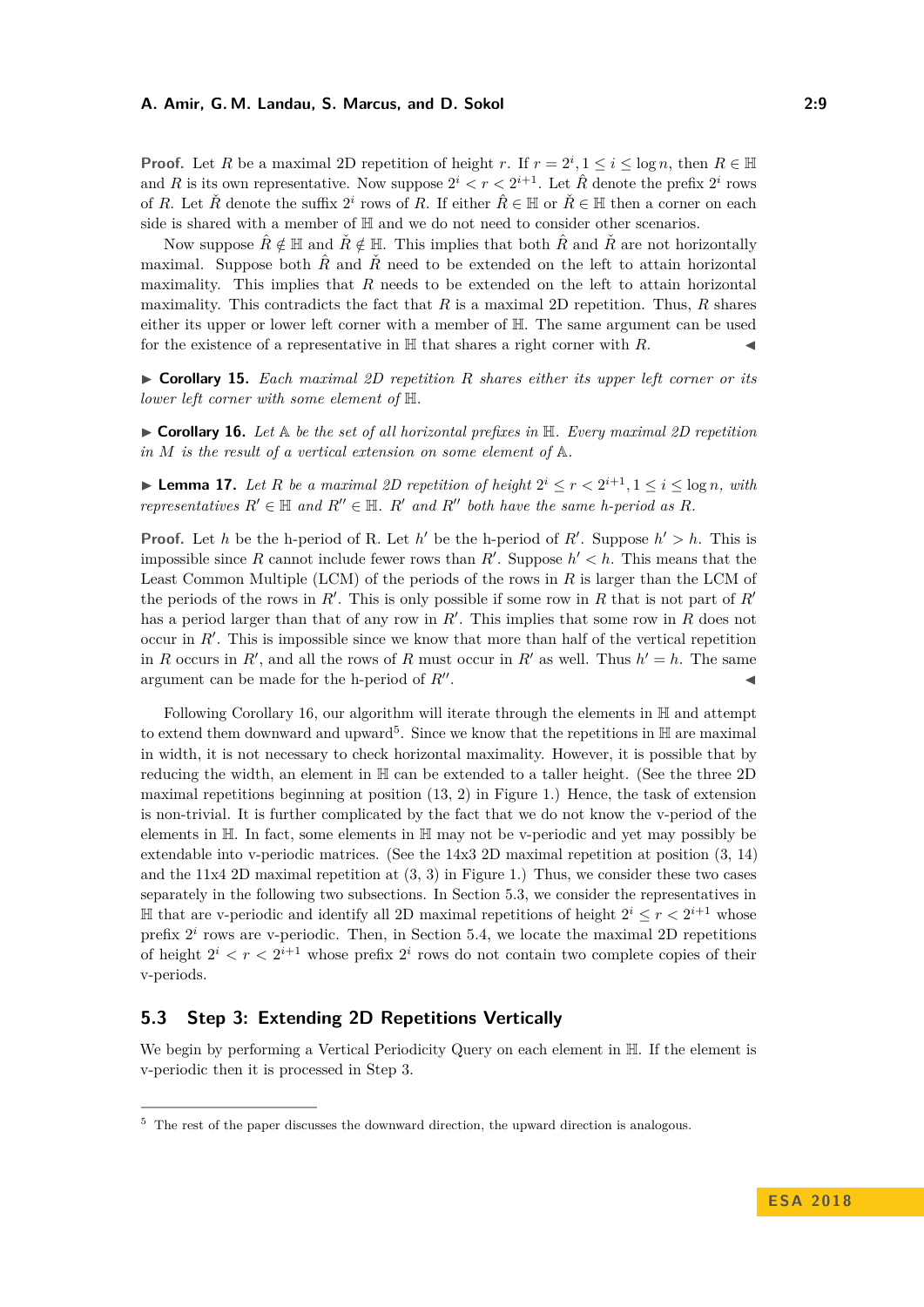<span id="page-9-0"></span>

| Algorithm 1 Find Maximal Height.                        |                                                                                 |
|---------------------------------------------------------|---------------------------------------------------------------------------------|
| Input: 2D repetition R of height $2^i \leq r < 2^{i+1}$ |                                                                                 |
| Output: maximal height $r$ with width of R              |                                                                                 |
|                                                         | $\rhd$ perform binary search to extend R                                        |
| $j \leftarrow i-1$                                      | $\triangleright$ we will try to extend by $2^j$ rows                            |
| while $j > -1$ do                                       | $\triangleright$ last extension should be by 1 row                              |
| if Vertical Extension Query $(R, 2j)$ then              |                                                                                 |
| $r \leftarrow r + 2^{j}$                                | $\triangleright$ R is extended by $2^j$ rows                                    |
| end if                                                  |                                                                                 |
| $j \leftarrow j-1$                                      | $\triangleright$ decrementing j by 1 in effect halves the size of the extension |
| end while                                               |                                                                                 |

Let  $R'$  denote an element in  $\mathbb H$  that is both h-periodic and v-periodic. Algorithm [1](#page-9-0) attempts to add rows to  $R'$  while maintaining its full width. A binary search procedure performs this extension by performing a sequence of Vertical Extension Queries. Once we have determined the maximal height for the full width, it is necessary to attempt to extend narrower widths. The following lemma shows that when there are several 2D maximal repetitions with the same primitive root that share a corner we get a progression of increasing heights and corresponding decreasing widths. For example, position  $(13, 2)$  of Figure [1](#page-4-1) depicts several 2D repetitions with the same primitive root all starting at the same position.

<span id="page-9-1"></span> $\blacktriangleright$  **Lemma 18.** Let R be a maximal 2D repetition beginning at position  $(i, j)$  with dimensions  $r_1 \times r_2$  and primitive root *w* of size  $w_1 \times w_2$ . For any other maximal 2D repetition R<sup>0</sup> beginning at  $(i, j)$  with dimensions  $r'_1 \times r'_2$  and the same primitive root  $w, r'_1 > r_1$  if and only *if*  $r'_2 < r_2$ *.* 

**Proof.** The proof follows from the definition of maximality.

This monotonicity property gives us the ability to use the modified binary search presented in Algorithm [1](#page-9-0) on the potential heights of a 2D repetition. To illustrate Algorithm [1,](#page-9-0) we can consider the 13x4 maximal 2D repetition at position (2, 10) in Figure [1.](#page-4-1) We begin with the representative in  $\mathbb H$  which has  $2^3 = 8$  rows. We first try to extend downwards by 4 rows and succeed. Then we try to extend downwards by 2 more rows and fail. Finally, we try to extend downwards by 1 additional row and succeed, resulting in a maximal 2D repetition of height 13.

Algorithm [2](#page-10-1) is the outer loop; its job is to compute the widths for which it needs Algorithm [1](#page-9-0) to compute the corresponding maximal heights. For each repetition *R* of height  $2^{i} < r < 2^{i+1}$  $2^{i} < r < 2^{i+1}$  $2^{i} < r < 2^{i+1}$ , Algorithm 2 first checks whether it can be extended to the full height of  $2^{i+1}$ . If it can, then this particular output will be found in another iteration, and the representative has been completed being processed. Otherwise, Algorithm [1](#page-9-0) is called. Let r' denote the maximal height returned by Algorithm [1](#page-9-0) for some repetition *R*. The full width of *R* cannot be extended even one row past r' since the last Vertical Extension Query failed at the end of Algorithm [1.](#page-9-0) Hence, a Longest Common Prefix (LCP) query in *M* between the substring of row  $r' + 1$  directly below R and the row that is a v-period above it will determine the next width to extend. If the LCP suffices to admit two horizontal copies of the primitive root, we attempt to extend further downwards with Algorithm [1,](#page-9-0) passing a 2D repetition whose width is the answer to the LCP query and whose height is  $r' + 1$ . This process continues until either the width is too narrow or the height becomes  $2^{i+1}$ .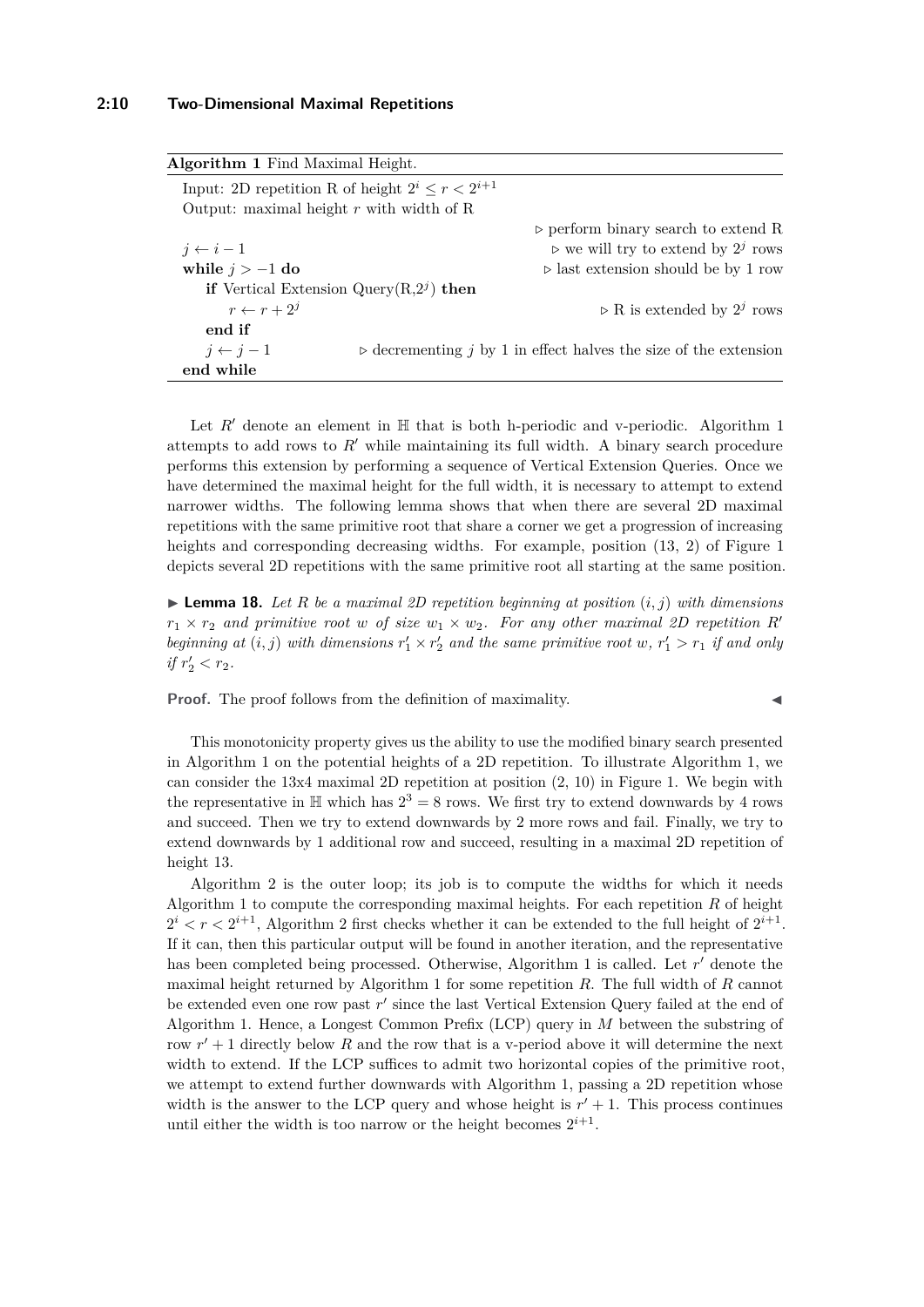<span id="page-10-1"></span>

| <b>Algorithm 2</b> Find Maximal Repetitions with v-periodic prefix $2i$ rows.                   |                                                                                              |  |  |  |  |  |
|-------------------------------------------------------------------------------------------------|----------------------------------------------------------------------------------------------|--|--|--|--|--|
| Input: set $\mathbb H$ of h-periodic submatrices, each with height $2^i$                        |                                                                                              |  |  |  |  |  |
| Output: maximal 2D repetitions with height $2^i \le r \le 2^{i+1}$ that are v-periodic in their |                                                                                              |  |  |  |  |  |
| prefix $2^i$ rows                                                                               |                                                                                              |  |  |  |  |  |
| for all $R \in \mathbb{H}$ do                                                                   | $\triangleright R$ has height $r = 2^i$ , width c, and h-period h                            |  |  |  |  |  |
| Ask Vertical Periodicity Query on $R$ to get vertical period $v$ of $R$                         |                                                                                              |  |  |  |  |  |
| if $v \leq \frac{r}{2}$ then                                                                    | $\triangleright$ R is v-periodic                                                             |  |  |  |  |  |
| repeat                                                                                          |                                                                                              |  |  |  |  |  |
| $d \leftarrow 2^{i+1} - r$                                                                      | $\triangleright d$ is distance to height $2^{i+1}$                                           |  |  |  |  |  |
| if Vertical Extension Query $(R, d)$ then                                                       |                                                                                              |  |  |  |  |  |
| break                                                                                           | $\triangleright$ Don't process R if it extends to height $2^{i+1}$ .                         |  |  |  |  |  |
| end if                                                                                          |                                                                                              |  |  |  |  |  |
| Call Algorithm 1 to compute maximal height $r'$ for $R$                                         |                                                                                              |  |  |  |  |  |
| $r \leftarrow r'$                                                                               |                                                                                              |  |  |  |  |  |
| Output $R$ with new height                                                                      |                                                                                              |  |  |  |  |  |
|                                                                                                 | $\triangleright$ see if can extend R further downwards by decreasing its width               |  |  |  |  |  |
|                                                                                                 | $\ell \leftarrow \text{LCP}$ between row $r-v+1$ in $R$ and row $r+1$ below $R$              |  |  |  |  |  |
| if $\ell \geq 2h$ then                                                                          |                                                                                              |  |  |  |  |  |
| $c \leftarrow \ell$                                                                             |                                                                                              |  |  |  |  |  |
| $r \leftarrow r + 1$                                                                            |                                                                                              |  |  |  |  |  |
| end if                                                                                          |                                                                                              |  |  |  |  |  |
| until $\ell < 2h$ or $r \geq 2^{i+1}$                                                           |                                                                                              |  |  |  |  |  |
|                                                                                                 | $\triangleright$ continue looking for taller and narrower 2D repetitions as long as width is |  |  |  |  |  |
| h-periodic and height is less than $2^{i+1}$                                                    |                                                                                              |  |  |  |  |  |
| end if                                                                                          |                                                                                              |  |  |  |  |  |
| end for                                                                                         |                                                                                              |  |  |  |  |  |

### <span id="page-10-0"></span>**5.4 Step 4: Unknown Vertical Period**

In this section we process *all elements* of  $\mathbb H$  to discover v-periods that were previously unknown. This can happen in one of two ways in a 2D repetition of height  $2^i < r < 2^{i+1}$ ,  $1 \leq i \leq \log n$ .

- **1.** The first  $2^i$  rows of a repetition are not v-periodic. For example, abaababa with  $i = 2$ , and each character of the string is a metacharacter representing a subrow in *M*. (See the 11x4 maximal repetition at position (3, 3) in Figure [1.](#page-4-1))
- 2. The first  $2^i$  rows are v-periodic, but there is another v-period that comes into existence when rows are added. For example, **aabaaabaabaaba** with  $i = 3$  and each character of the string is a metacharacter representing a subrow in  $M$ . In the first  $2^i$  rows of this submatrix, we have the periodic string aabaaaba with period aaba. The first 14 rows are also periodic with period aabaaab of size 7. (See the two maximal repetitions at position (3, 14) in Figure [1.](#page-4-1))

The following two lemmas identify the key characteristics of a 2D repetition of height  $2^{i} < r < 2^{i+1}$ ,  $1 \leq i \leq \log n$ , and v-period *v* such that *v* is not a vertical period in the first  $2^i$  rows of *R*, i.e.,  $v > 2^{i-1}$ .

<span id="page-10-2"></span>**Lemma 19.** In a 2D repetition R of height  $2^i < r < 2^{i+1}$  whose  $2^i$  prefix rows are not *v-periodic, the exponent e of the v-period v is between* 2 and 4, *i.e.*,  $2 \le e \le 4$ *.*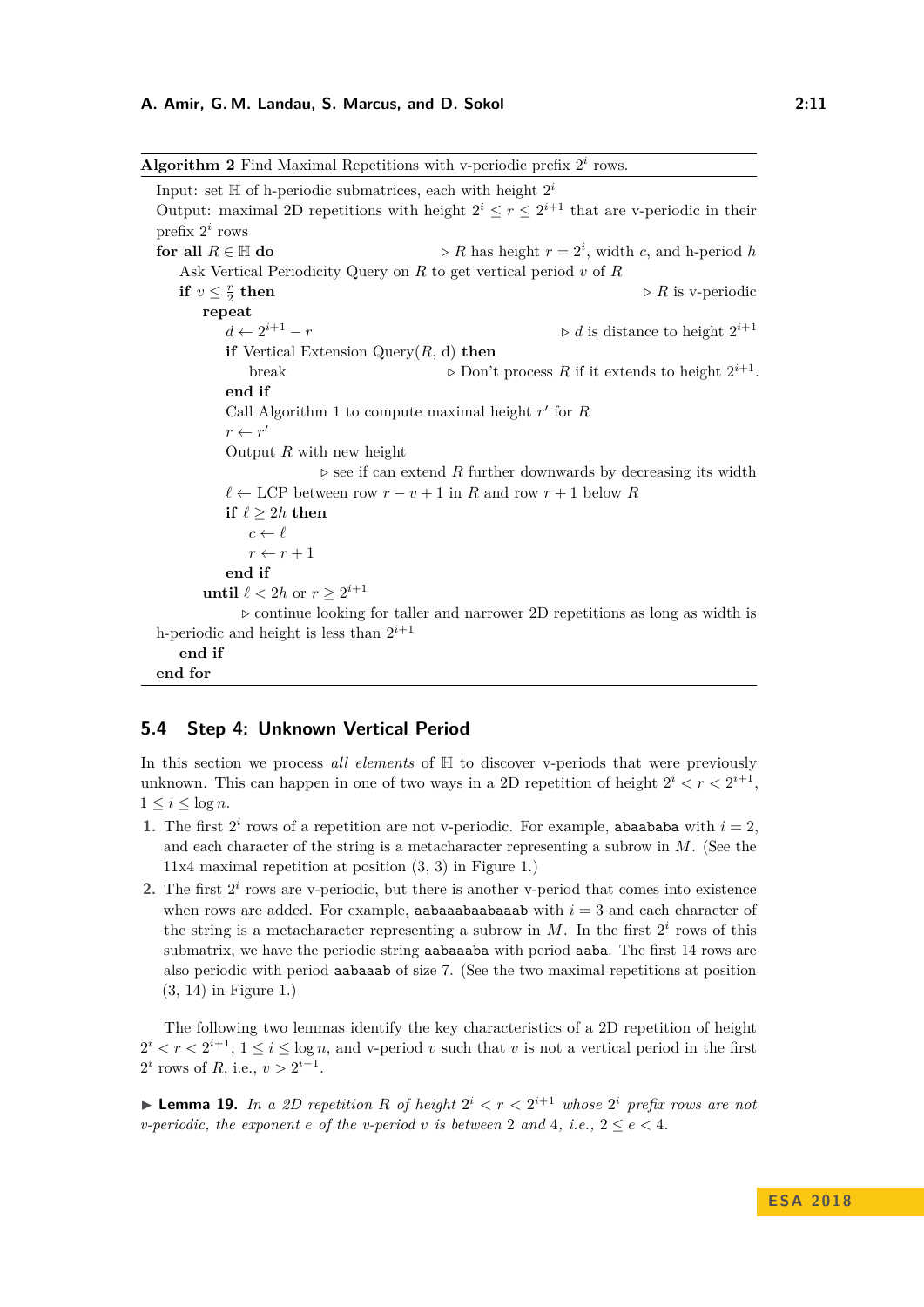#### **2:12 Two-Dimensional Maximal Repetitions**

**Proof.** Let  $|v|$  be the size of *v*. We know  $|v| > \frac{1}{2}2^i = 2^{i-1}$  since the first  $2^i$  rows of *R* are not periodic in *v*. Thus,  $|v| \geq 2^{i-1} + 1$ . We know that the height of *R* is at most  $2^{i+1} - 1$ . The longest possible height of *R* divided by its shortest possible root yields the largest possible exponent for the v-period.

$$
e\leq \frac{2^{i+1}-1}{2^{i-1}+1}<\frac{2^{i+1}}{2^{i-1}}=4.
$$

By the definition of an exponent for a period,  $e \geq 2$ . Overall,  $2 \leq e \leq 4$ .

<span id="page-11-0"></span>**Lemma 20.** Let I be an h-periodic matrix of height  $2^i < r < 2^{i+1}$ . No more than 2 *v*-periods *v* can occur at the beginning of  $I$  such that the first  $2^i$  rows of  $I$  are not periodic *in v.*

**Proof.** Suppose  $v_1$  and  $v_2$  are the smallest v-periods in *I* such that  $v_1 > 2^{i-1}$  and  $v_2 > 2^{i-1}$ . Suppose *I* has a third v-period  $v_3$  in which the first  $2^i$  rows are not periodic in  $v_3$ . Then  $v_3 \ge v_1 + v_2$  [\[10\]](#page-12-13). Thus,  $v_3 > 2^i$ . This implies that  $v_3$  cannot occur twice in *I* of height  $r < 2^{i+1}$  and *I* cannot be v-periodic in  $v_3$ . Thus, a third v-period of height larger than  $2^{i-1}$ cannot exist in  $I$ .

By Lemmas [19](#page-10-2) and [20,](#page-11-0) we know that we are looking for 2D repetitions that contain either 2 or 3 complete copies of their v-periods and that each element of H will extend to at most 2 new v-periods. Hence, we are looking for at most two squares that begin with *I* and have height  $2^{i} < r < 2^{i+1}$ . Suppose *I* has width *c* such that  $2^{j} \leq c < 2^{j+1}$  and that *I* begins in row  $\alpha$ . We ask a Vertical Squares Query on the column at which *I* begins in  $M_r^j$ , *α*, and *i*. Once we identify the 1 or 2 v-periods, if they occur, we revert back to Step 3 of the algorithm (when the v-period is known) and use the procedure described in Algorithm [2](#page-10-1) to find the set of maximal 2D repetitions corresponding to each v-period we have identified.

### **5.5 Algorithm Correctness and Time Complexity**

 $\triangleright$  **Theorem 21.** Let M be an  $n \times n$  matrix. Our algorithm finds all maximal 2D repetitions *that occur in M.*

**Proof.** By Lemma [14](#page-7-0) every repetition in the output has a representative in  $\mathbb{H}$ . It remains to show that we hit upon every repetition *R* in the output with some vertical extension of an element  $R' \in \mathbb{H}$  that is a prefix or suffix of R. By Corollary [15,](#page-8-3) we know that  $R'$  shares a corner on the left with *R*. If *R* and  $R'$  have the same primitive root (Step 3), then by Lemma [18](#page-9-1) the successive binary searches will hit upon every output. Now suppose that *R*<sup>0</sup> has a different primitive root than *R*. *R'* and *R* must have the same h-period, by Lemma [17,](#page-8-4) so  $R'$  and  $R$  must have different v-periods. By Lemma [20,](#page-11-0) there can be no more than two possible v-periods to try extending with a binary search. One of the extensions must be *R*, by Corollary [16.](#page-8-0) Hence, our algorithm identifies all maximal 2D repetitions in  $M$ .

 $\triangleright$  **Theorem 22.** Let M be an  $n \times n$  matrix. Our algorithm finds all maximal 2D repetitions *in M in*  $O(n^2 \log n \log \log n + \rho \log n)$  *time, where*  $\rho$  *is the number of maximal 2D repetitions that occur in M.*

**Proof.** Step 1 of the Algorithm Outline, the preprocessing, was shown in Section [5.1](#page-5-1) to be done in  $O(n^2 \log n)$  time. For Step 2, a linear time 1D search (e.g., [\[16,](#page-13-1) [6\]](#page-12-1)) for runs across each row in  $M_c^i$  yields the set  $\mathbb H$  in  $O(n^2 \log n)$  time and space.

In Step 3, we iterate through the  $O(n^2 \log n)$  elements in  $\mathbb{H}$  and perform a constant time Vertical Periodicity Query on each element. Then, Algorithm [2](#page-10-1) is called on each v-periodic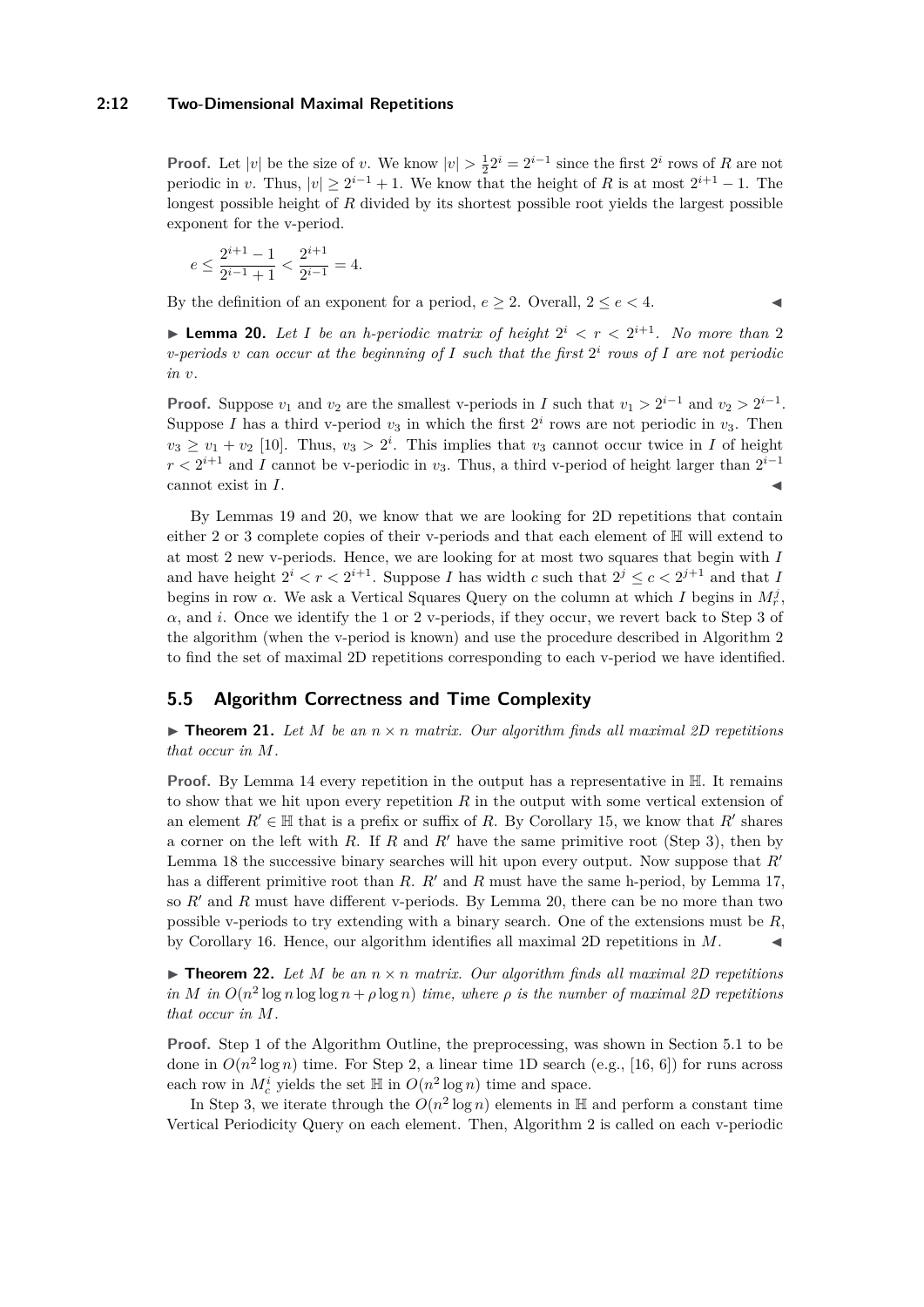element. Algorithm [2](#page-10-1) performs a Vertical Extension Query and LCP query in constant time. It also calls Algorithm [1](#page-9-0) for each representative for each width that is necessary to check. Algorithm [1](#page-9-0) runs in  $O(i) = O(\log n)$  time. However, the only widths that are checked are those that will certainly produce output. Therefore, we can charge the time spent running Algorithm [1](#page-9-0) to the output it generates, yielding  $O(\rho \log n)$  where  $\rho$  equals the number of repetitions reported. Each repetition is reported at most twice since it can be found once by the upward and downward extensions. For Step 4, we find the 1 or 2 v-periods of interest in  $O(\log \log n)$  time using the Vertical Squares Query and again use Algorithm [2](#page-10-1) to find the corresponding maximal 2D repetitions in  $O(n^2 \log n + \rho \log n)$  time. Hence, the total time complexity of our algorithm is  $O(n^2 \log n \log \log n + \rho \log n)$ .

#### **References**

- <span id="page-12-4"></span>**1** A. Amir and G. Benson. Two-dimensional periodicity in rectangular arrays. *SIAM J. Comput.*, 27(1):90–106, 1998. [doi:10.1137/S0097539795298321](http://dx.doi.org/10.1137/S0097539795298321).
- <span id="page-12-12"></span>**2** A. Amir, G. M. Landau, M. Lewenstein, and D. Sokol. Dynamic text and static pattern matching. *ACM Trans. Algorithms*, 3(2):19, 2007. [doi:10.1145/1240233.1240242](http://dx.doi.org/10.1145/1240233.1240242).
- <span id="page-12-2"></span>**3** A. Apostolico and V. E. Brimkov. Fibonacci arrays and their two-dimensional repetitions. *Theor. Comput. Sci.*, 237(1-2):263–273, 2000. [doi:10.1016/S0304-3975\(98\)00182-0](http://dx.doi.org/10.1016/S0304-3975(98)00182-0).
- <span id="page-12-3"></span>**4** A. Apostolico and V. E. Brimkov. Optimal discovery of repetitions in 2d. *Discrete Applied Mathematics*, 151(1-3):5–20, 2005. [doi:10.1016/j.dam.2005.02.019](http://dx.doi.org/10.1016/j.dam.2005.02.019).
- <span id="page-12-5"></span>**5** N. Bacquey. Primitive roots of bi-periodic infinite pictures. In *Words 2015*, 2015.
- <span id="page-12-1"></span>**6** H. Bannai, T. I, S. Inenaga, Y. Nakashima, M. Takeda, and K. Tsuruta. A new characterization of maximal repetitions by Lyndon trees. In *Proceedings of the Twenty-Sixth Annual ACM-SIAM Symposium on Discrete Algorithms, SODA 2015, San Diego, CA, USA, January 4-6, 2015*, pages 562–571, 2015. [doi:10.1137/1.9781611973730.38](http://dx.doi.org/10.1137/1.9781611973730.38).
- <span id="page-12-10"></span>**7** H. Bannai, T. I, S. Inenaga, Y. Nakashima, M. Takeda, and K. Tsuruta. The "runs" theorem. *SIAM J. Comput.*, 46(5):1501–1514, 2017. [doi:10.1137/15M1011032](http://dx.doi.org/10.1137/15M1011032).
- <span id="page-12-8"></span>**8** M. Crochemore, L. Gasieniec, R. Hariharan, S. Muthukrishnan, and W. Rytter. A constant time optimal parallel algorithm for two-dimensional pattern matching. *SIAM J. Comput.*, 27(3):668–681, 1998. [doi:10.1137/S0097539795280068](http://dx.doi.org/10.1137/S0097539795280068).
- <span id="page-12-0"></span>**9** M. Crochemore, L. Ilie, and W. Rytter. Repetitions in strings: Algorithms and combinatorics. *Theor. Comput. Sci.*, 410(50):5227–5235, 2009. [doi:10.1016/j.tcs.2009.08.024](http://dx.doi.org/10.1016/j.tcs.2009.08.024).
- <span id="page-12-13"></span>**10** M. Crochemore and W. Rytter. Sqares, cubes, and time-space efficient string searching. *Algorithmica*, 13(5):405–425, 1995. [doi:10.1007/BF01190846](http://dx.doi.org/10.1007/BF01190846).
- <span id="page-12-6"></span>**11** G. Gamard and G. Richomme. Coverability in two dimensions. In A. H. Dediu, E. Formenti, C. Martín-Vide, and B. Truthe, editors, *Language and Automata Theory and Applications - 9th International Conference, LATA 2015, Nice, France, March 2-6, 2015, Proceedings*, volume 8977 of *Lecture Notes in Computer Science*, pages 402–413. Springer, 2015. [doi:](http://dx.doi.org/10.1007/978-3-319-15579-1_31) [10.1007/978-3-319-15579-1\\_31](http://dx.doi.org/10.1007/978-3-319-15579-1_31).
- <span id="page-12-7"></span>**12** G. Gamard, G. Richomme, J. Shallit, and T. J. Smith. Periodicity in rectangular arrays. *Inf. Process. Lett.*, 118:58–63, 2017. [doi:10.1016/j.ipl.2016.09.011](http://dx.doi.org/10.1016/j.ipl.2016.09.011).
- <span id="page-12-11"></span>**13** D. Gusfield and J. Stoye. Linear time algorithms for finding and representing all the tandem repeats in a string. *J. Comput. Syst. Sci.*, 69(4):525–546, 2004. [doi:10.1016/j.jcss.2004.](http://dx.doi.org/10.1016/j.jcss.2004.03.004) [03.004](http://dx.doi.org/10.1016/j.jcss.2004.03.004).
- <span id="page-12-9"></span>**14** R. M. Karp, R. E. Miller, and A. L. Rosenberg. Rapid identification of repeated patterns in strings, trees and arrays. In *Proceedings of the 4th Annual ACM Symposium on Theory of Computing, May 1-3, 1972, Denver, Colorado, USA*, pages 125–136, 1972. [doi:10.1145/](http://dx.doi.org/10.1145/800152.804905) [800152.804905](http://dx.doi.org/10.1145/800152.804905).